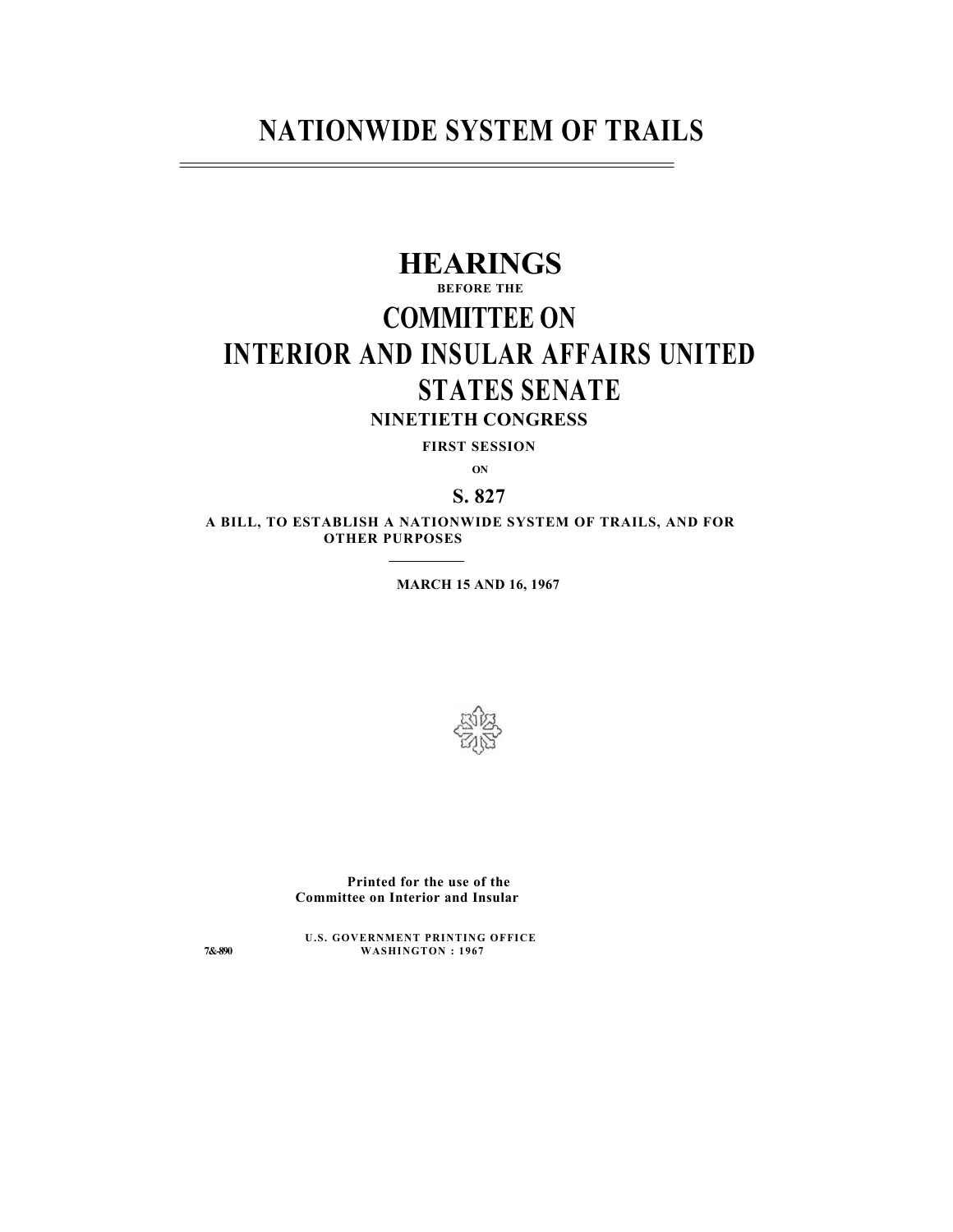And so the Mormon Trail, although vitally associated with Mormon history, has broader connotations and associations. The preservation of the trail will therefore, permit Americans today to reassociate themselves with those momentous events which permitted and made the West survive and develop into its present greatness.

The Utah State Historical Society heartily supports the establishment of a system of historic trails and urges the enactment of appropriate legislation. Sincerely yours,

EVERETT L. COOLEY, *Director.*

Senator Moss. Senator Jordan, do you have a statement ?

Senator JORDAN. NO statement at this time, Mr. Chairman.

Senator Moss. Senator Nelson of Wisconsin and Senator Dominick of Colorado have sent statements. They will be included in the hearing record at this point.

(The statements referred to follow:)

### STATEMENT BY HON. GAYLORD NELSON, A U.S. SENATOR FBOM THE STATE OF **WISCONSIN**

I am pleased to testify in behalf of S. 827, a bill to establish a nationwide system of trails. This legislation will be a benchmark in the history of wise outdoor recreational development in this nation.

Unlike conventional park projects which are dependent upon exceptional geographic features, trails can bring a quality recreation experience into every city in America, quickly and at rock bottom cost. They could provide a high quality, low cost supplement to our system of natural recreational resources.

Trails can bring our increasingly urbanized citizens out into the world of nature where they can obtain the exercise which is vital to their individual health and to our strength as a nation. I see no reason why we cannot have a hiking trail within one hour of every American who needs one.

The Department of the Interior and the Department of Agriculture have recently completed a comprehensive trail study. The bill which we are considering today is the result of that study. Also, from that study has come an outstanding book, "Trails for America." I commend this book to anyone who is interested in this subject.

The Appalachian Trail—that magnificent footpath which winds from Maine to Georgia through some of the most beautiful parts of our nation—is a great example of what can be done. The Appalachian Trail has been developed, maintained and protected for 30 years by thousands of conscientious citizens, some of whom live very close to the trail and others who live many miles from it. They are to be commended for the great contribution they have made to the development and preservation of this magnificent outdoor asset.

But early action to preserve the Appalachian Trail and to establish vitally needed new trails is imperative if we are to have them to enjoy.

Increasing pressure to develop land for commercial and residential purposes is placing existing trails in serious jeopardy and will soon make it nearly impossible to establish new trails where they are most needed, near centers of population. Unless decisive action such as this bill provides is taken soon, we risk the permanent loss of several major trail opportunities and the reduction of the quality of others.

It was in recognition of these great opportunities and serious dangers that I first introduced legislation to recognize and protect the Appalachian Trail in the 88th Congress. In the first session of the 89th Congress I introduced the first National Hiking Trails bill.

President Johnson endorsed the proposal and in the second session of the 89th Congress I introduced with Chairman Jackson the Administration's National Hiking -Trails bill which included the Appalachian Trail. S. 827 is an expansion of that bill.

The Nationwide System of Trails bill will provide present and future outdoor recreation needs through the upgrading and expansion of existing trails systems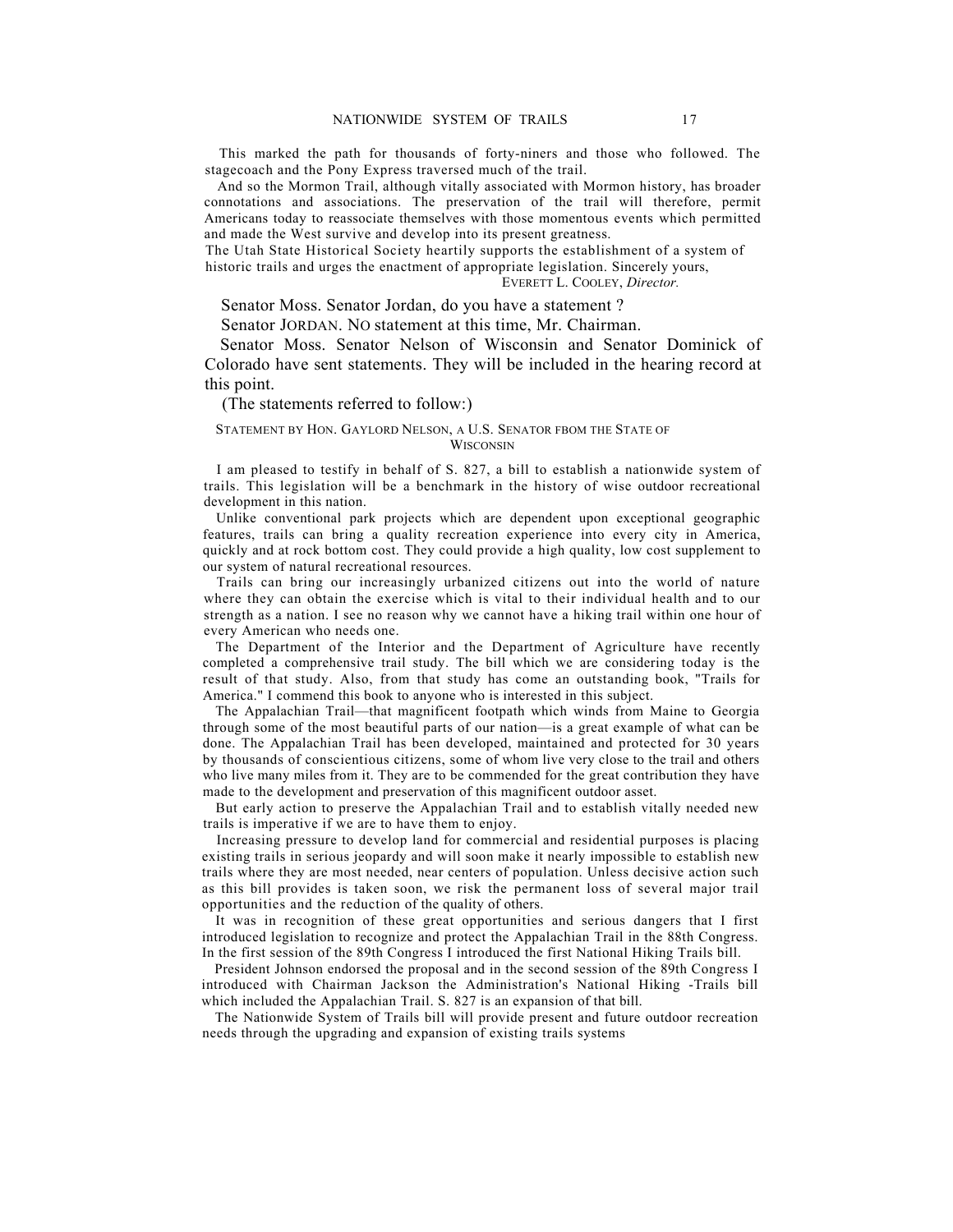and through the addition of new trails. A nationwide system would be established consisting of our categories of trails; extended trails of national significance identified as "National Scenic Trails" ; trails located in Federal parks, forests and recreation areas; trails located in state parks, forests and recreation areas; and trails convenient to metropolitan areas.

The present Appalachian Trail, for 2,000 miles from Maine through 14 states to Georgia, is listed in the bill for initial national scenic trail status. The Continental Divide Trail, the Pacific Crest Trail and the Potomac Heritage Trail will also be recognized as National Scenic Trails. I heartily endorse this and urge prompt study, development and recognition of the other eight trails listed for study in the bill.

Improvement and expansion of recreation trails in Federal parks are a second major objective of this bill. The bill directs the Secretaries of the Interior and Agriculture to improve, expand and develop trails on the national forests, national parks, public lands, national wildlife refuges and Indian reservations that they administer. Both Departments already have authority for trail development on these lands. However, the potential for trail purposes has only been partially realized. Much more can be done to provide for needed public recreational trail use on Federal lands.

State park and forest trails and metropolitan area trails will be encouraged by the Secretaries of Interior, Agriculture, and Housing and Urban Development. Again, authority exists for such encouragement, but much larger programs are needed, especially in and near metropolitan areas. Once trails have been developed by states and their political subdivisions to acceptable standards, they could be designated and marked as part of the nationwide system with the approval of the Secretary of the Interior.

Special emphasis will be given to trails in metropolitan areas where opportunities for hiking, cycling and horseback riding are often severely limited. In every city our people should be able to walk directly from their homes to an access point on a metropolitan trail network which will enable them to travel at a leisurely pace through natural areas, by watercourses, along ridge lines and through spots of scenic beauty. Utility rights-of-way for example offer many special opportunities for metropolitan area trail development.

Everywhere I go in this nation to speak on conservation I find many people asking what they can do to make a concrete contribution to the cause.

Their energy, spirit and dedication could very well find a most useful and satisfying outlet in working on trails that will be part of the Nationwide System of Trails.

Volunteer workers of many sorts—youth groups like the Boy Scouts and the Girl Scouts, college hiking and outdoor clubs, adult conservation and social clubs—would all be eager to help.

The young men in the Job Corps conservation centers in Wisconsin are helping work on the Wisconsin Trail System and could be available for similar work in other states.

Maintenance of a hiking trail system would generate tremendous support and enthusiasm at the grass roots. I have no doubt that local groups would quickly volunteer to maintain their section of the trail just as local volunteer clubs maintain their sections of the Appalachian Trail and take great pride in it. I can think of no way to secure broader public participation in resource education and preservation, no way to provide a more fruitful opportunity for old and young alike, to make a useful and satisfying contribution to the public welfare.

In my original National Hiking Trails bill I proposed that Federal grants be made to the states to pay the full costs of planning coordinated state hiking trail systems. Under this bill (S. 827), planning money is available to metropolitan areas from HUD funds whereas Federal money for planning state trail systems would come from the Land and Water Conservation Fund. If money for planning trails comes from state portions of the Land and Water Conservation Fund, I am afraid that this much needed planning will be given very low priority by the states. Therefore, I propose that provision be made in this bill to provide states with planning money for state trail systems from the general funds.

The nationwide systems of trails bill follows careful studies by the principal land management agencies of the Departments of the Interior and Agriculture.